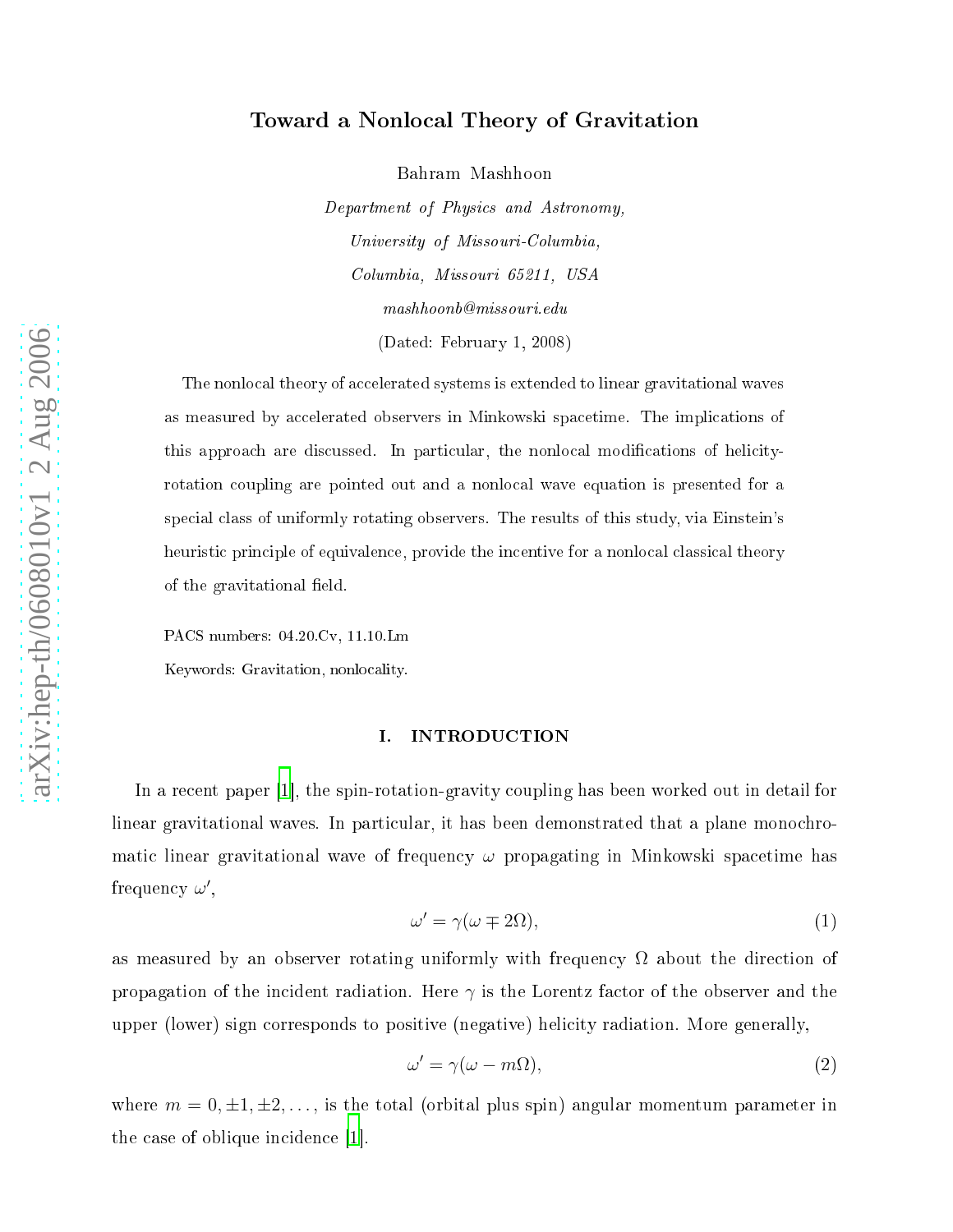Equations [\(1\)](#page-0-0) and [\(2\)](#page-0-1) are the spin-2 analogues of similar results for electromagnetic ra-diation that have been discussed in detail in [\[2](#page-14-1)]. In Eq. [\(2\)](#page-0-1),  $\omega'$  can be zero or negative. A negative  $\omega'$  cannot be excluded due to the absolute character of the observer's rotation. However, in the case of  $\omega' = 0$ , there is no experimental evidence to suggest that a basic radiation field could ever stand completely still with respect to any observer. In the derivation of Eqs.  $(1)$  and  $(2)$ , the standard theory of relativity based on the hypothesis of locality has been employed. A consequence of this assumption is that the gravitational wave could stand completely still for  $\omega = m\Omega$  in Eq. [\(2\)](#page-0-1). For instance, by a mere rotation of frequency  $\omega/2$  in the positive sense about the direction of propagation of a normally incident positive helicity gravitational wave, the field becomes completely static in accordance with Eq.  $(1)$ . Under Lorentz transformations, however, a linear gravitational radiation field can never stand still with respect to an *inertial* observer; indeed, this is the case for all basic radiation fields. Generalizing this circumstance to all observers, a nonlocal theory of accelerated observers has been developed that goes beyond the hypothesis of locality and is consistent with all observational data available at present  $[2, 3]$  $[2, 3]$ . Specifically, the nonlocal electrodynamics of rotating systems has been successfully tested indirectly via the agreement of the nonlocal theory's predictions with standard quantum mechanical results for the electromagnetic interactions of rotating electrons in the correspondence limit [2]. Moreover, the postulates of the nonlo
al theory forbid the existen
e of a fundamental s
alar (or pseudos
alar) radiation field in nature in agreement with observation.

<span id="page-1-1"></span>Let  $\psi(x)$  be a basic radiation field in Minkowski spacetime and imagine an accelerated observer that measures this field as a function of proper time  $\tau$  along its worldline. Let  $\hat{\Psi}(\tau)$ be the result of such a measurement. According to the hypothesis of locality, the accelerated observer is pointwise equivalent to an otherwise identi
al hypotheti
al momentarily omoving inertial observer. Let  $\hat{\psi}(\tau)$ ,

<span id="page-1-0"></span>
$$
\hat{\psi}(\tau) = \Lambda(\tau)\psi(\tau),\tag{3}
$$

where  $\Lambda$  is a matrix representation of the Lorentz group, be the measured field according to the infinite set of such momentarily comoving inertial observers; therefore, the hypothesis of locality would require that  $\hat{\Psi}(\tau) = \hat{\psi}(\tau)$ . On the other hand, the most general linear relationship between  $\hat{\Psi}$  and  $\hat{\psi}$  that is consistent with causality can be expressed as

$$
\hat{\Psi}(\tau) = \hat{\psi}(\tau) + \int_{\tau_0}^{\tau} K(\tau, \tau') \hat{\psi}(\tau') d\tau'
$$
\n(4)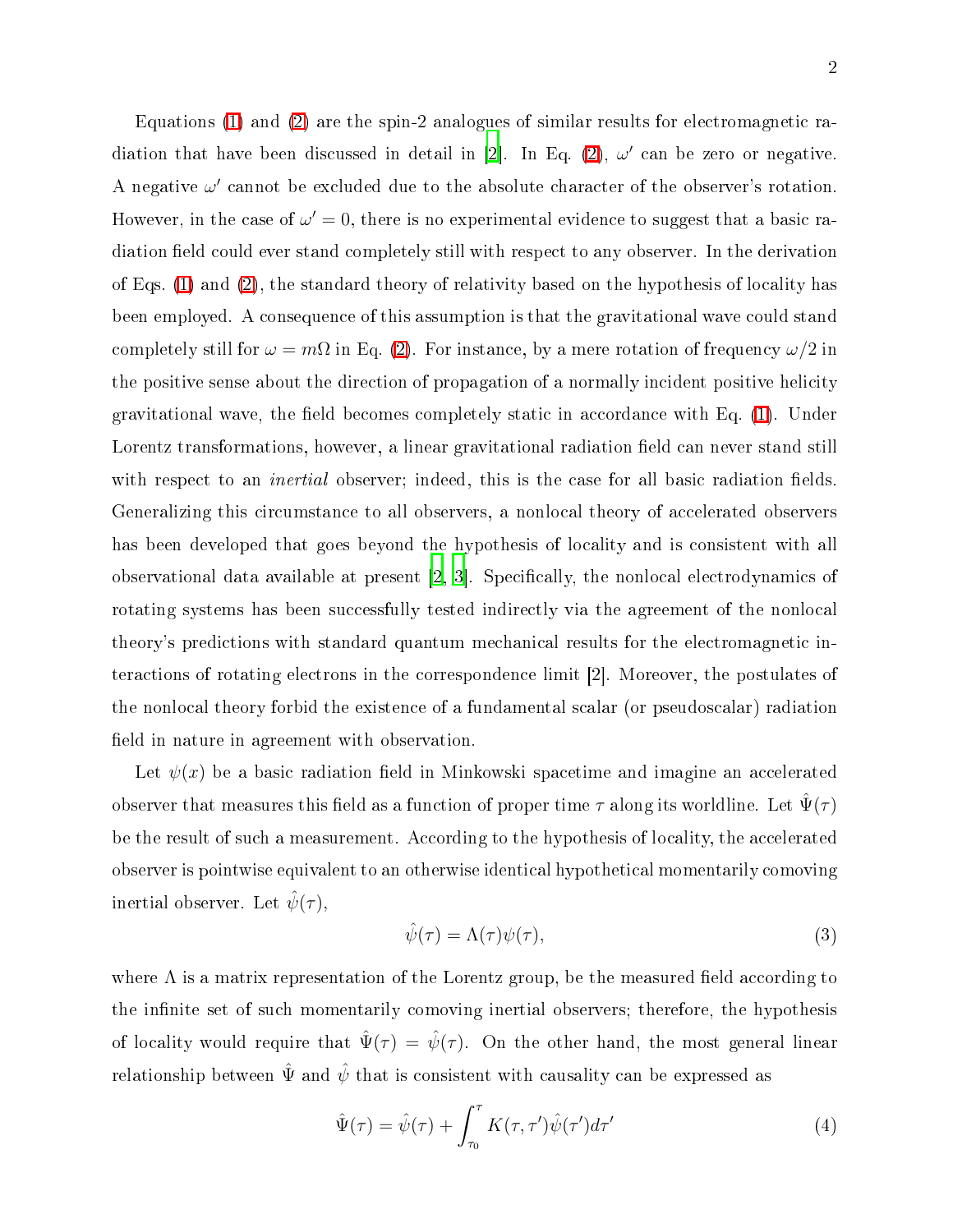for  $\tau \geq \tau_0$ , where  $\tau_0$  is the instant at which the acceleration is turned on. Equation [\(4\)](#page-1-0), which expresses the nonlocality of field determination by an accelerated observer, involves a weighted average over the past worldline of the observer and is thus ompatible with the ideas put forth by Bohr and Rosenfeld  $[4]$  $[4]$ . The kernel K must clearly vanish in the absence of acceleration. It follows from the results of Volterra [5] and Tricomi [6] that the relationship between  $\psi(\tau)$  and  $\hat{\Psi}(\tau)$  is unique in the space of functions of physical interest.

To ensure that a basic radiation field never stands completely still with respect to an accelerated observer, i.e.  $\hat{\Psi}$  is variable when  $\psi$  is, we associate a constant  $\hat{\Psi}$  with a constant  $\psi$ . The Volterra-Tricomi uniqueness theorem [\[5](#page-14-4), [6](#page-14-5)] then excludes the possibility that a constant  $\hat{\Psi}$  could ever result from a variable  $\psi$ . Our postulate thus implies the following integral equation for the kernel K

$$
\Lambda(\tau_0) = \Lambda(\tau) + \int_{\tau_0}^{\tau} K(\tau, \tau') \Lambda(\tau') d\tau'. \tag{5}
$$

The solutions of this equation have been investigated in detail  $[7, 8]$  $[7, 8]$  $[7, 8]$  $[7, 8]$ . It turns out that the only acceptable solution is given by  $K(\tau, \tau') = k(\tau'),$ 

<span id="page-2-0"></span>
$$
k(\tau) = -\frac{d\Lambda(\tau)}{d\tau} \Lambda^{-1}(\tau). \tag{6}
$$

The onsequen
es of this theory for nonlo
al ele
trodynami
s have been worked out in detail [\[2,](#page-14-1) [3](#page-14-2)]. Moreover,  $k = 0$  for a scalar (or pseudoscalar) field, which is therefore always local and hence subject to the difficulty involving scalar (or pseudoscalar) radiation standing ompletely still with respe
t to ertain rotating observers. It would be interesting to extend the nonlo
al ansatz to linear gravitational waves in Minkowski spa
etime and explore some of the onsequen
es of the resulting theory. This is done in the rest of this paper.

The spacetime metric associated with a linear gravitational wave is given by  $g_{\mu\nu} = \eta_{\mu\nu} +$  $h_{\mu\nu}(x^{\alpha})$ , where  $(\eta_{\mu\nu}) = \text{diag}(-1, 1, 1, 1)$  is the Minkowski metric tensor,  $x^{\alpha} = (ct, x, y, z)$ and  $h_{\mu\nu}$  is a sufficiently small perturbation subject to the gauge transformation

$$
h_{\mu\nu} \mapsto h_{\mu\nu} + \epsilon_{\mu,\nu} + \epsilon_{\nu,\mu} \tag{7}
$$

due to an infinitesimal transformation of inertial coordinates  $x^{\mu} \mapsto x^{\mu} - \epsilon^{\mu}$ . The gaugeinvariant field strength is given by the Riemann curvature tensor

$$
R_{\mu\nu\rho\sigma} = \frac{1}{2} (h_{\mu\sigma,\nu\rho} + h_{\nu\rho,\mu\sigma} - h_{\nu\sigma,\mu\rho} - h_{\mu\rho,\nu\sigma}).
$$
\n(8)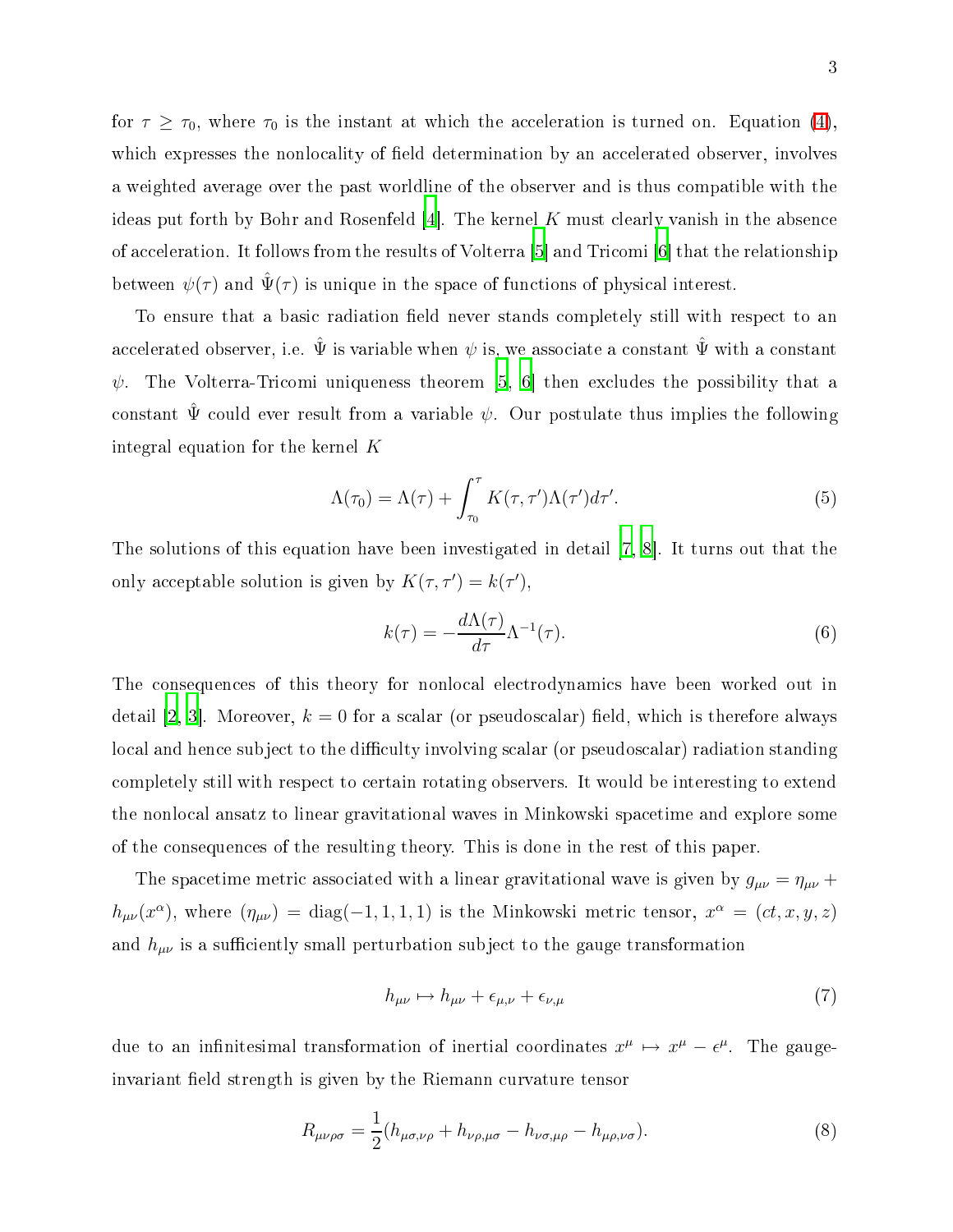In what follows, we will regard  $h_{\mu\nu}$  and  $R_{\mu\nu\rho\sigma}$  as fields defined in a global inertial frame in Minkowski spa
etime. It proves useful to introdu
e the tra
e-reversed wave amplitude  $\bar{h}_{\mu\nu} = h_{\mu\nu} - \frac{1}{2}$  $\frac{1}{2}\eta_{\mu\nu}h$ , where  $h = \eta^{\mu\nu}h_{\mu\nu}$ . Imposing the transverse gauge condition  $\bar{h}^{\mu\nu}{}_{,\nu} = 0$ , the source-free gravitational field equation reduces to the wave equation  $\Box \bar{h}_{\mu\nu} = 0$  in this case  $[9]$  $[9]$ . The remaining gauge freedom is usually restricted by introducing the transversetraceless gauge in which the conditions  $h = 0$  and  $h_{0\mu} = 0$  are further imposed.

It is well known that the treatment of gravitational waves outlined above, namely, the linear approximation of general relativity for free gravitational fields on a Minkowski spacetime ba
kground admits of an alternative interpretation: It an be regarded as a Lorentz-invariant theory of a free linear massless spin-2 field in special relativity. This latter approach  $-$  to which the nonlocal theory of accelerated systems [\[2,](#page-14-1) [3](#page-14-2)] is directly applicable — is adopted in the rest of this paper.

<span id="page-3-0"></span>It is important to recognize that the nonlocal ansatz can be applied either to the gravitational field  $(R_{\mu\nu\rho\sigma})$  or the gravitational wave potential  $(h_{\mu\nu})$  or  $\bar{h}_{\mu\nu}$ ) resulting in two distinct but closely related approaches. The situation here is completely analogous to the electromagnetic case  $|10|$ . For the sake of simplicity, we choose the latter alternative in what follows. The potential as measured by an arbitrary accelerated observer in Minkowski spacetime is given by

<span id="page-3-1"></span>
$$
h_{\hat{\alpha}\hat{\beta}} = h_{\mu\nu} \lambda^{\mu}{}_{\hat{\alpha}} \lambda^{\nu}{}_{\hat{\beta}},\tag{9}
$$

where  $\lambda^{\mu}$  $\hat{\alpha}$  is the orthonormal tetrad associated with the observer. Our nonlocal ansatz  $(4)$ for the  $h_{\mu\nu}$  then takes the Lorentz-invariant form

$$
H_{\hat{\alpha}\hat{\beta}}(\tau) = h_{\hat{\alpha}\hat{\beta}}(\tau) + \int_{\tau_0}^{\tau} k_{\hat{\alpha}\hat{\beta}}^{\hat{\gamma}\hat{\delta}}(\tau')h_{\hat{\gamma}\hat{\delta}}(\tau')d\tau', \qquad (10)
$$

where  $H_{\hat{\alpha}\hat{\beta}}$  is the gravitational wave amplitude as measured by the accelerated observer.

In general, the symmetric tensor  $h_{\mu\nu}$  (or  $\bar{h}_{\mu\nu}$ ) has ten independent components. We arrange these in a column vector  $\psi$  such that Eq. [\(9\)](#page-3-0), or the analogous one for  $\bar{h}_{\mu\nu}$ , can take the form of Eq. [\(3\)](#page-1-1) with a  $10 \times 10$  matrix  $\Lambda$ . Specifically,  $\hat{\psi}_A = \Lambda_A^B \psi_B$ , where indices A and B belong to the set  $\{00, 01, 02, 03, 11, 12, 13, 22, 23, 33\}$ . For the sake of definiteness, we will henceforth assume that  $\psi$  represents  $h_{\mu\nu}$ .

It is worthwhile to work out explicitly the nonlocal theory of linear gravitational waves for certain accelerated observers. Section [II](#page-4-0) is devoted to uniformly rotating observers; then, the nonlocal results are employed in Section [III](#page-6-0) to re-examine the status of helicity-rotation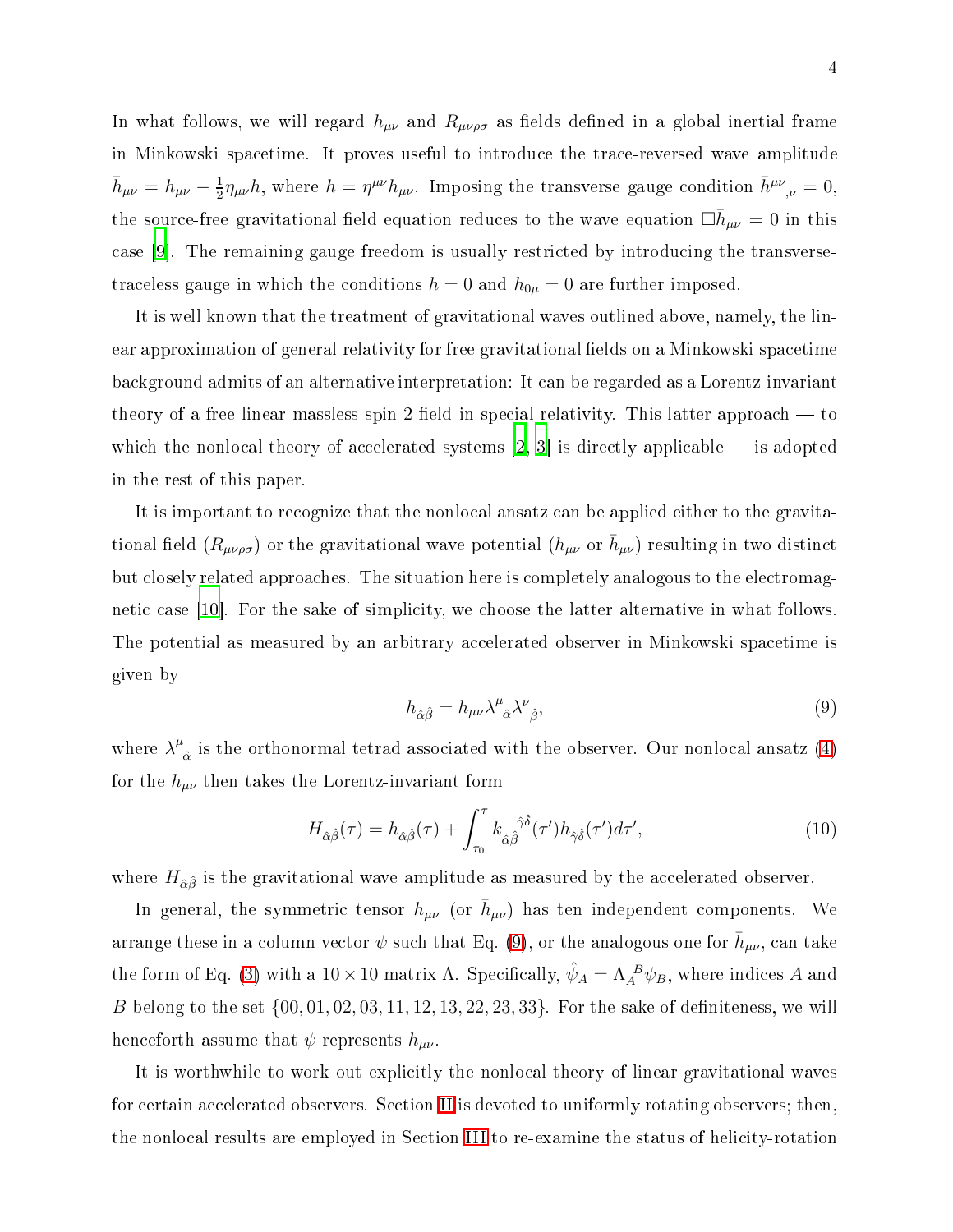coupling for gravitational radiation. For a special class of uniformly rotating observers, the nonlocal gravitational wave equation is derived in Section [IV.](#page-7-0) Section [V](#page-9-0) explores the case of translationally accelerated observers. The implications of the nonlocal treatment of linear gravitational waves via Einstein's principle of equivalence are discussed in Section [VI.](#page-11-0) Some of the omputational details are relegated to the appendi
es.

## <span id="page-4-0"></span>II. UNIFORMLY ROTATING OBSERVER

Consider an observer that for  $t < 0$  moves uniformly in the  $(x, y)$  plane of an inertial system of coordinates such that  $x = r$  and  $y = r\Omega t$ , where r and  $\Omega$  are positive constants. Suppose that at  $t = 0$  the observer begins to move on a circle of radius r with  $x = r \cos \phi$ ,  $y = r \sin \phi$  and  $z = 0$ . Here  $\phi = \Omega t = \gamma \Omega \tau$ , where  $\gamma$  is the observer's Lorentz factor that corresponds to  $\beta = r\Omega/c$ . For  $\tau > 0$ , the observer's orthonormal tetrad frame [\[1,](#page-14-0) 2] is given by

<span id="page-4-3"></span><span id="page-4-2"></span><span id="page-4-1"></span>
$$
\lambda^{\mu}_{\ 0} = \gamma(1, -\beta \sin \phi, \beta \cos \phi, 0), \tag{11}
$$

$$
\lambda_{\ \hat{1}}^{\mu} = (0, \cos \phi, \sin \phi, 0), \tag{12}
$$

<span id="page-4-4"></span>
$$
\lambda^{\mu}_{\ \hat{2}} = \gamma(\beta, -\sin\phi, \cos\phi, 0),\tag{13}
$$

$$
\lambda^{\mu}_{\ \hat{3}} = (0, 0, 0, 1). \tag{14}
$$

In this case, Eq. [\(9\)](#page-3-0) is written out in detail in [A](#page-12-0)ppendix A and thereby  $\Lambda$  can be immediately constructed. The kernel k can then be determined using Eq.  $(6)$ . The general case will not be treated here; instead, we fo
us attention on the simple ase of the observer that is at rest at the spatial origin of oordinates and refers its measurements to uniformly rotating axes, i.e.  $r = 0$ , so that  $\beta = 0$  and  $\gamma = 1$  in Eqs. [\(11\)](#page-4-1) and [\(13\)](#page-4-2). In this case  $\Lambda$  has a block diagonal form,  $\Lambda = \text{diag}(1, R, 1, T, 1)$ , where R is the  $2 \times 2$  rotation matrix

<span id="page-4-5"></span>
$$
R(\phi) = \begin{bmatrix} \cos \phi & \sin \phi \\ -\sin \phi & \cos \phi \end{bmatrix}
$$
 (15)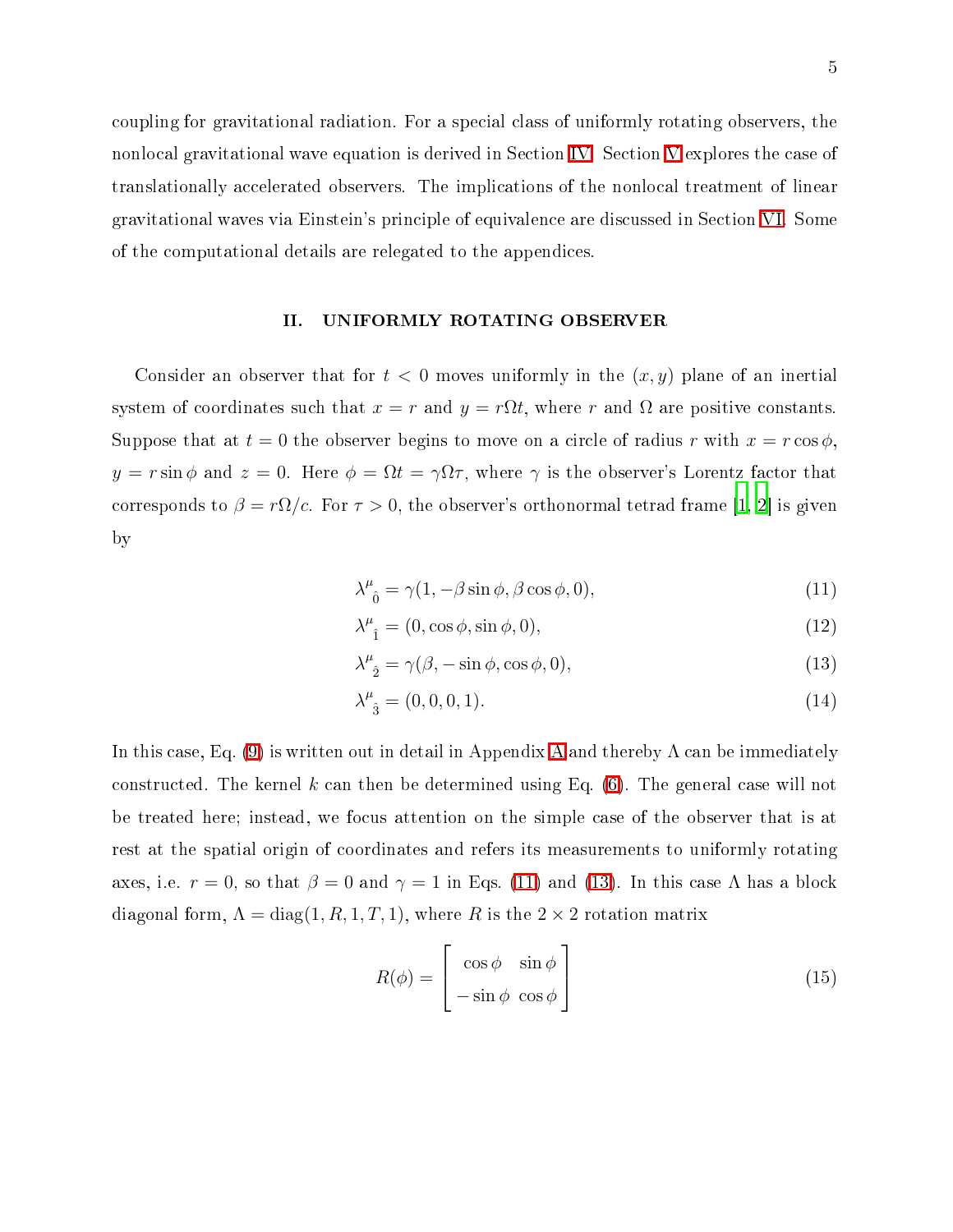and  $T$  is the  $5\times 5$  matrix

<span id="page-5-3"></span>
$$
T(\phi) = \begin{bmatrix} \cos^2 \phi & \sin 2\phi & 0 & \sin^2 \phi & 0 \\ -\frac{1}{2} \sin 2\phi & \cos 2\phi & 0 & \frac{1}{2} \sin 2\phi & 0 \\ 0 & 0 & \cos \phi & 0 & \sin \phi \\ \sin^2 \phi & -\sin 2\phi & 0 & \cos^2 \phi & 0 \\ 0 & 0 & -\sin \phi & 0 & \cos \phi \end{bmatrix} .
$$
 (16)

We note that  $\det R=\det T=1$  and

<span id="page-5-0"></span>
$$
R^{-1}(\phi) = R(-\phi), \quad T^{-1}(\phi) = T(-\phi).
$$
 (17)

The kernel k can be easily determined in this case, since  $\Lambda^{-1}$  $-1$  = diag(1,  $R(-\phi)$ , 1,  $T(-\phi)$ , 1). It then turns out that k is a constant matrix  $(k_{m,n})$ ,  $m, n = 1, \ldots, 10$ , with nonzero elements given by

<span id="page-5-2"></span><span id="page-5-1"></span>
$$
k_{2,3} = k_{6,8} = k_{7,9} = -\Omega,\tag{18}
$$

$$
k_{3,2} = k_{6,5} = k_{9,7} = \Omega,\tag{19}
$$

$$
-k_{5,6} = k_{8,6} = 2\Omega.
$$
\n(20)

<span id="page-5-4"></span>The kernel can be used to determine the nonlocal relationship, based on the ansatz [\(10\)](#page-3-1), between the measured components of the gravitational potential, denoted by  $H_{\hat{\alpha}\hat{\beta}}$ , and the components  $h_{\hat{\alpha}\hat{\beta}}$  that are obtained from the hypothesis of locality. The end result can be expressed as

$$
H_{\hat{0}\hat{0}} = h_{\hat{0}\hat{0}}, \quad H_{\hat{0}\hat{3}} = h_{\hat{0}\hat{3}}, \quad H_{\hat{3}\hat{3}} = h_{\hat{3}\hat{3}}, \tag{21}
$$

$$
H_{\hat{0}\hat{1}} + H_{\hat{0}\hat{2}} = h_{\hat{0}\hat{1}} + h_{\hat{0}\hat{2}} + \Omega \int_0^\tau (h_{\hat{0}\hat{1}} - h_{\hat{0}\hat{2}}) d\tau', \tag{22a}
$$

$$
H_{\hat{0}\hat{1}} - H_{\hat{0}\hat{2}} = h_{\hat{0}\hat{1}} - h_{\hat{0}\hat{2}} - \Omega \int_0^\tau (h_{\hat{0}\hat{1}} + h_{\hat{0}\hat{2}}) d\tau', \tag{22b}
$$

$$
H_{\hat{1}\hat{1}} + H_{\hat{2}\hat{2}} = h_{\hat{1}\hat{1}} + h_{\hat{2}\hat{2}},\tag{23a}
$$

$$
H_{\hat{1}\hat{2}} = h_{\hat{1}\hat{2}} + \Omega \int_0^\tau (h_{\hat{1}\hat{1}} - h_{\hat{2}\hat{2}}) d\tau', \tag{23b}
$$

$$
H_{\hat{1}\hat{1}} - H_{\hat{2}\hat{2}} = h_{\hat{1}\hat{1}} - h_{\hat{2}\hat{2}} - 4\Omega \int_0^\tau h_{\hat{1}\hat{2}} \, d\tau',\tag{23c}
$$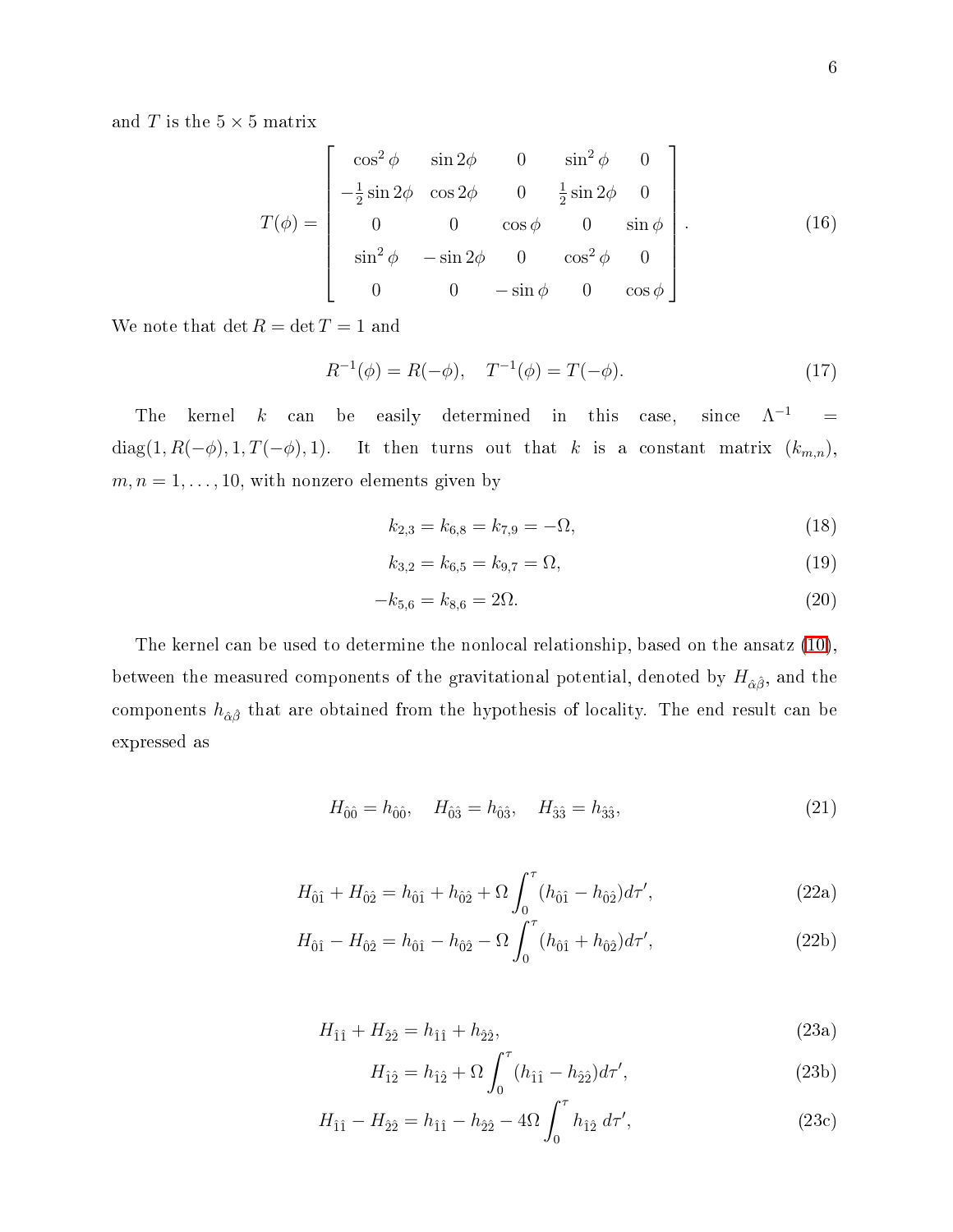<span id="page-6-2"></span>
$$
H_{\hat{1}\hat{3}} + H_{\hat{2}\hat{3}} = h_{\hat{1}\hat{3}} + h_{\hat{2}\hat{3}} + \Omega \int_0^\tau (h_{\hat{1}\hat{3}} - h_{\hat{2}\hat{3}}) d\tau', \tag{24a}
$$

$$
H_{\hat{1}\hat{3}} - H_{\hat{2}\hat{3}} = h_{\hat{1}\hat{3}} - h_{\hat{2}\hat{3}} - \Omega \int_0^\tau (h_{\hat{1}\hat{3}} + h_{\hat{2}\hat{3}}) d\tau'. \tag{24b}
$$

<span id="page-6-0"></span>These equations, ombined with the results of Appendix [A,](#page-12-0) an be employed to determine the nonlocal modifications of the helicity-rotation coupling for gravitational waves incident on the special rotating observer that occupies the origin of spatial coordinates.

#### III. HELICITY-ROTATION COUPLING

<span id="page-6-3"></span>Consider the reception of a plane monochromatic gravitational wave of definite helicity incident along the  $z$  axis by the rotating observer that is fixed at the origin of spatial oordinates. In the transverse-tra
eless gauge, the wave amplitude is given by the real part of

$$
(h_{ij}) = A(e_{\oplus} \pm i e_{\otimes}) e^{i\omega(-t+z/c)}.
$$
\n
$$
(25)
$$

Here  $A$  is a constant amplitude, the upper (lower) sign corresponds to positive (negative) helicity radiation and the two independent linear polarization states [1] are given by

$$
e_{\oplus} = \begin{bmatrix} 1 & 0 & 0 \\ 0 & -1 & 0 \\ 0 & 0 & 0 \end{bmatrix}, \quad e_{\otimes} = \begin{bmatrix} 0 & 1 & 0 \\ 1 & 0 & 0 \\ 0 & 0 & 0 \end{bmatrix}.
$$
 (26)

For wave fun
tions, the omplex representation is employed throughout as all operations involving gravitational waves are linear. Thus only the real parts of the relevant quantities are of physi
al interest.

It follows from a detailed examination of the results of the previous se
tion that in this ase

<span id="page-6-1"></span>
$$
h_{\hat{\alpha}\hat{\beta}} = e^{\pm 2i\phi} h_{\alpha\beta} \tag{27}
$$

and

$$
H_{\hat{\alpha}\hat{\beta}} = F_{\pm}(\tau)h_{\hat{\alpha}\hat{\beta}},\tag{28}
$$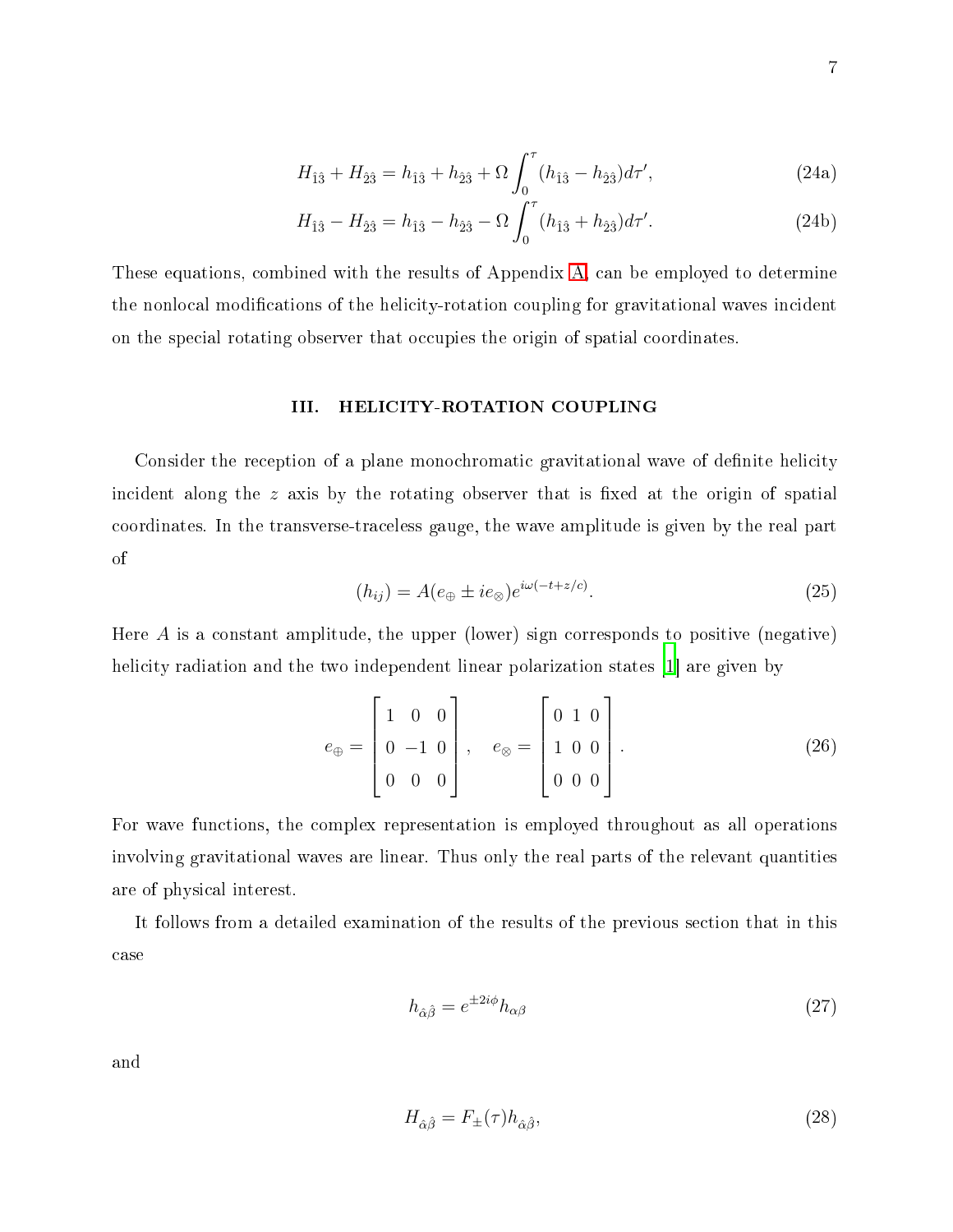where

<span id="page-7-1"></span>
$$
F_{\pm}(\tau) = \frac{\omega \mp 2\Omega e^{i\omega'\tau}}{\omega \mp 2\Omega},\tag{29}
$$

 $\omega' = \omega \mp 2\Omega$ ,  $\tau = t$  and  $z = 0$ . Equations [\(27\)](#page-6-1)-[\(29\)](#page-7-1) are simply the spin-2 analogues of the corresponding results that have been discussed in detail in nonlocal electrodynamics-cf. Eqs.  $(12)-(17)$  $(12)-(17)$  $(12)-(17)$  of [\[2](#page-14-1)]. Specifically, for the case of resonance involving an incident positive helicity wave of frequency  $\omega \mapsto 2\Omega$ , we find that as  $\omega' \mapsto 0$ ,  $F_+ \mapsto f_+ = 1 - 2i\Omega\tau$ ; this linear divergence with time can be avoided with a finite incident wave packet. On the other hand, for an incident negative helicity wave of  $\omega = 2\Omega$ ,  $\omega' = 4\Omega$  and  $F_-\$  becomes  $f_{-} = \cos(2\Omega \tau) \exp(2i\Omega \tau).$ 

Another direct consequence of nonlocality, evident in the factor  $F_{\pm}$ , is that the amplitude of a positive helicity gravitational wave of  $\omega > 2\Omega$  as measured by the rotating observer is enhanced by a factor of  $\omega/(\omega - 2\Omega)$ , while that of a negative helicity wave is diminished by a factor of  $\omega/(\omega+2\Omega)$ .

The nonlocal aspects of linear gravitation developed here may be extended to an inertial observer in the gravitomagnetic field of a rotating mass via the gravitational Larmor theorem  $|1|$ . Moreover, it should be remarked that for Earth-based gravitational-wave antennas the effective rotation frequency is about  $10^{-5}$ Hz. The nonlocal effects discussed here would then be ordinarily very small for incident high-frequency gravitational waves with  $\Omega/\omega << 1$ ; in fact, nonlocality could only become significant near resonance.

The results that have been obtained thus far for the rotating observer fixed at the origin of spatial oordinates may be simply extended to a whole lass of su
h observers that are fixed in space and differ from each other only through their spatial positions. It turns out to be simpler to deal with this class of uniformly rotating observers than the class of observers whose tetrads are given by Eqs.  $(11)-(14)$ . In the following section, we present the nonlocal gravitational field equation for the class of spatially fixed rotating observers.

## <span id="page-7-0"></span>IV. NONLOCAL WAVE EQUATION

Imagine observers that are always at rest in a global inertial frame and refer their measurements to the standard inertial axes for  $-\infty < t < 0$ ; for  $t \ge 0$ , however, they employ axes that rotate uniformly about the z axis with frequency  $\Omega$ . Thus for  $t \geq 0$ , each such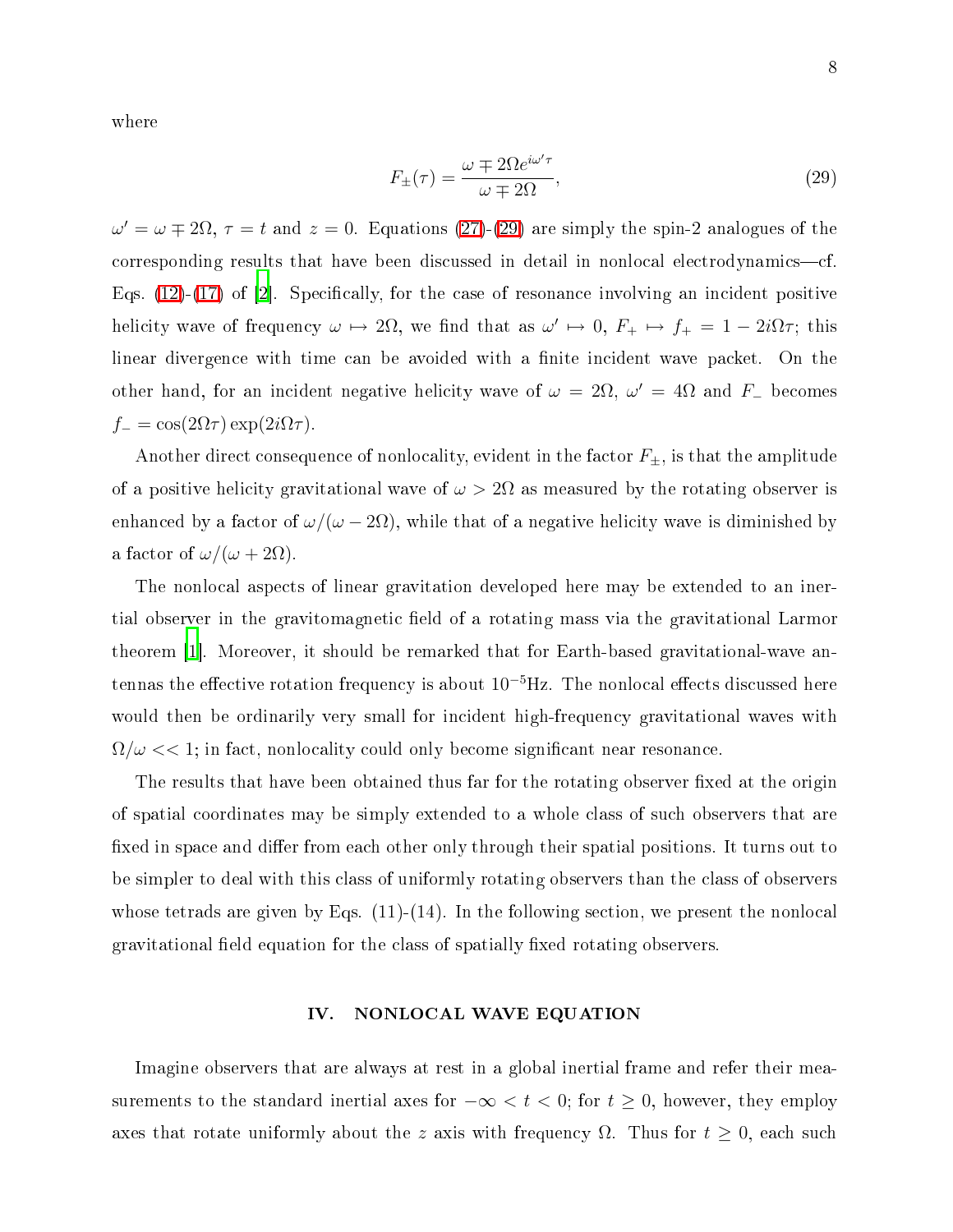observer carries a tetrad frame given by Eqs. [\(11\)](#page-4-1)-[\(14\)](#page-4-4) with  $\beta = 0$  and  $\gamma = 1$ . The purpose of this se
tion is to develop the Lorentz-invariant nonlo
al gravitational wave equation for this spe
ial lass of noninertial observers.

It is a general consequence of Eq. [\(10\)](#page-3-1) that for  $\tau > \tau_0$ ,

<span id="page-8-1"></span>
$$
h_{\alpha\beta}(\tau) = H_{\alpha\beta}(\tau) + \int_{\tau_0}^{\tau} \tilde{r}_{\alpha\beta}^{\ \gamma\delta}(\tau,\tau')H_{\gamma\delta}(\tau')d\tau',\tag{30}
$$

<span id="page-8-0"></span>where  $\tilde{r}$  is a variant of the resolvent kernel and has been discussed in detail in [10]. It has been shown in Appendix C of [10] that if k is a constant kernel, then  $\tilde{r}$  is constant as well and is given by

$$
\tilde{r} = -\Lambda^{-1}(\tau_0)k\Lambda(\tau_0). \tag{31}
$$

For the special class of rotating observers under consideration here,  $\tau = t$ ,  $\tau_0 = 0$ , k is a constant matrix and its nonzero elements are given in Eqs. [\(18\)](#page-5-1)-[\(20\)](#page-5-2). Moreover, it is clear from Eqs. [\(15\)](#page-4-5)-[\(16\)](#page-5-3) that  $\Lambda(0)$  is the identity matrix; hence, it follows from Eq. [\(31\)](#page-8-0) that in this ase

$$
\tilde{r} = -k.\tag{32}
$$

Thus the explicit form of the ten independent equations contained in Eq. [\(30\)](#page-8-1) may be obtained from Eqs. [\(21\)](#page-5-4)-[\(24b\)](#page-6-2) by making the formal replacement  $(H_{\hat{\alpha}\hat{\beta}}, h_{\hat{\alpha}\hat{\beta}}, \Omega) \mapsto$  $(h_{\alpha\beta}, H_{\alpha\beta}, -\Omega)$ . It is interesting to note that the form of Eqs. [\(21\)](#page-5-4)-[\(24b\)](#page-6-2) remains the same if all of the indices are raised; the same is true for the explicit form of Eq. [\(30\)](#page-8-1) in the case under onsideration here.

<span id="page-8-2"></span>To express Eq. [\(30\)](#page-8-1) for the *special class of rotating observers*, it proves convenient to write

$$
h^{\alpha\beta}(t, \mathbf{x}) = H^{\alpha\beta}(t, \mathbf{x}) + \tilde{r}^{\alpha\beta}_{\gamma\delta} \int_0^t H^{\gamma\delta}(t', \mathbf{x}) dt'
$$
\n(33)

for  $t > 0$ , since the observers are fixed in space. Here the components of  $\tilde{r}$  are all constants proportional to  $\Omega$ . The substitution of  $h^{\alpha\beta}(t, \mathbf{x})$  in the equations that it satisfies would then result, via Eq. [\(33\)](#page-8-2), in the corresponding equations for the nonlocal wave amplitude  $H^{\alpha\beta}(t, \mathbf{x}).$ 

The wave function  $h^{\alpha\beta}(t, \mathbf{x})$  is subject to the gauge condition

$$
\left(h^{\alpha\beta} - \frac{1}{2}\eta^{\alpha\beta}h\right)_{,\beta} = 0\tag{34}
$$

and satisfies the wave equation

$$
\Box h^{\alpha\beta} = 0,\tag{35}
$$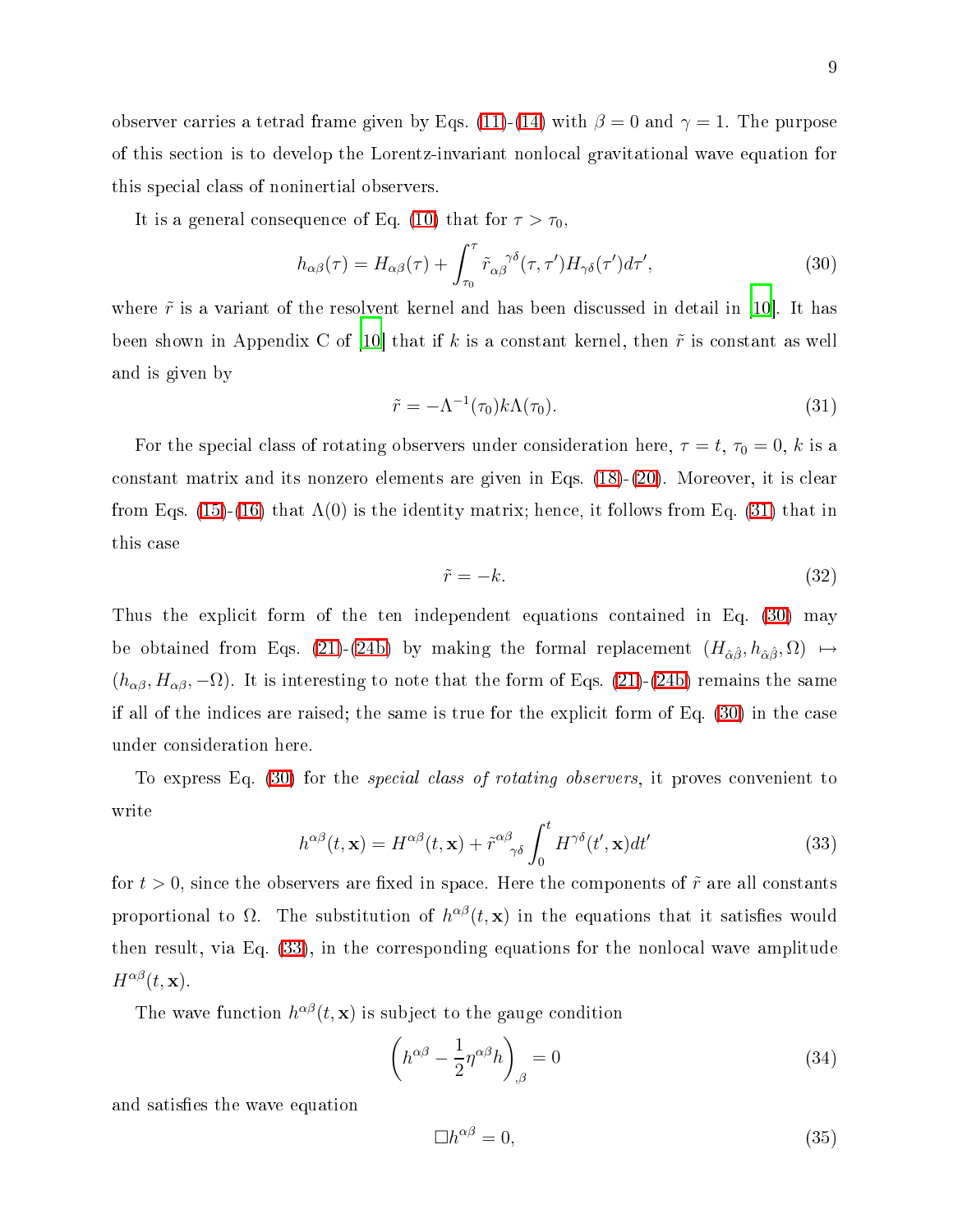which follows from  $\Box \bar{h}_{\alpha\beta} = 0$ . Thus for  $t > 0$ ,  $H^{\alpha\beta}$  is subject to the gauge condition

$$
\left(H^{\alpha\beta} + \tilde{r}^{\alpha\beta}{}_{\gamma\delta} \int_0^t H^{\gamma\delta}(t', \mathbf{x}) dt'\right)_{,\beta} = \frac{1}{2} \eta^{\alpha\beta} H_{,\beta},\tag{36}
$$

where  $H = \eta_{\alpha\beta}H^{\alpha\beta}$  and it turns out that  $H = h$  in this case. Moreover,  $H^{\alpha\beta}$  satisfies the nonlo
al wave equation

$$
\Box H^{\alpha\beta} = \tilde{r}^{\alpha\beta}_{\gamma\delta} \left( \frac{\partial}{\partial t} H^{\gamma\delta} - \Delta \int_0^t H^{\gamma\delta}(t', \mathbf{x}) dt' \right) \tag{37}
$$

for  $t > 0$ .

<span id="page-9-0"></span>The measurements of a class of linearly accelerated observers are considered in the next section. In particular, we will rule out the possibility of existence of a direct nonlocal coupling between the helicity of gravitational radiation and linear acceleration.

## V. LINEARLY ACCELERATED OBSERVERS

Consider the class of observers at rest in the background global inertial system for  $-\infty$  <  $t < 0$ . At  $t = 0$ , the observers accelerate from rest with acceleration  $g(\tau) > 0$  along the z axis. Here  $\tau$  is the proper time and  $\tau = 0$  at  $t = 0$ . For  $\tau \ge 0$ , the orthonormal tetrad frame of the observers is given by

$$
\lambda^{\mu}_{\ 0} = (C, 0, 0, S), \qquad \lambda^{\mu}_{\ 1} = (0, 1, 0, 0), \qquad (38)
$$

$$
\lambda^{\mu}_{\ \hat{2}} = (0, 0, 1, 0), \qquad \lambda^{\mu}_{\ \hat{3}} = (S, 0, 0, C), \qquad (39)
$$

where  $C = \cosh \theta$ ,  $S = \sinh \theta$  and

$$
\theta = \frac{1}{c} \int_0^{\tau} g(\tau') d\tau'. \tag{40}
$$

<span id="page-9-1"></span>It follows from Eq.  $(9)$  that the wave amplitude, as measured by the momentarily comoving observers, is given by

$$
h_{\hat{1}\hat{1}} = h_{11}, \quad h_{\hat{1}\hat{2}} = h_{12}, \quad h_{\hat{2}\hat{2}} = h_{22}, \tag{41}
$$

$$
h_{\hat{0}\hat{0}} - h_{\hat{3}\hat{3}} = h_{00} - h_{33},\tag{42a}
$$

$$
\frac{1}{2}(h_{\hat{0}\hat{0}} + h_{\hat{3}\hat{3}}) = \frac{1}{2}(h_{00} + h_{33})\cosh 2\theta + h_{03}\sinh 2\theta, \tag{42b}
$$

$$
h_{\hat{0}\hat{3}} = h_{03} \cosh 2\theta + \frac{1}{2}(h_{00} + h_{33}) \sinh 2\theta, \tag{42c}
$$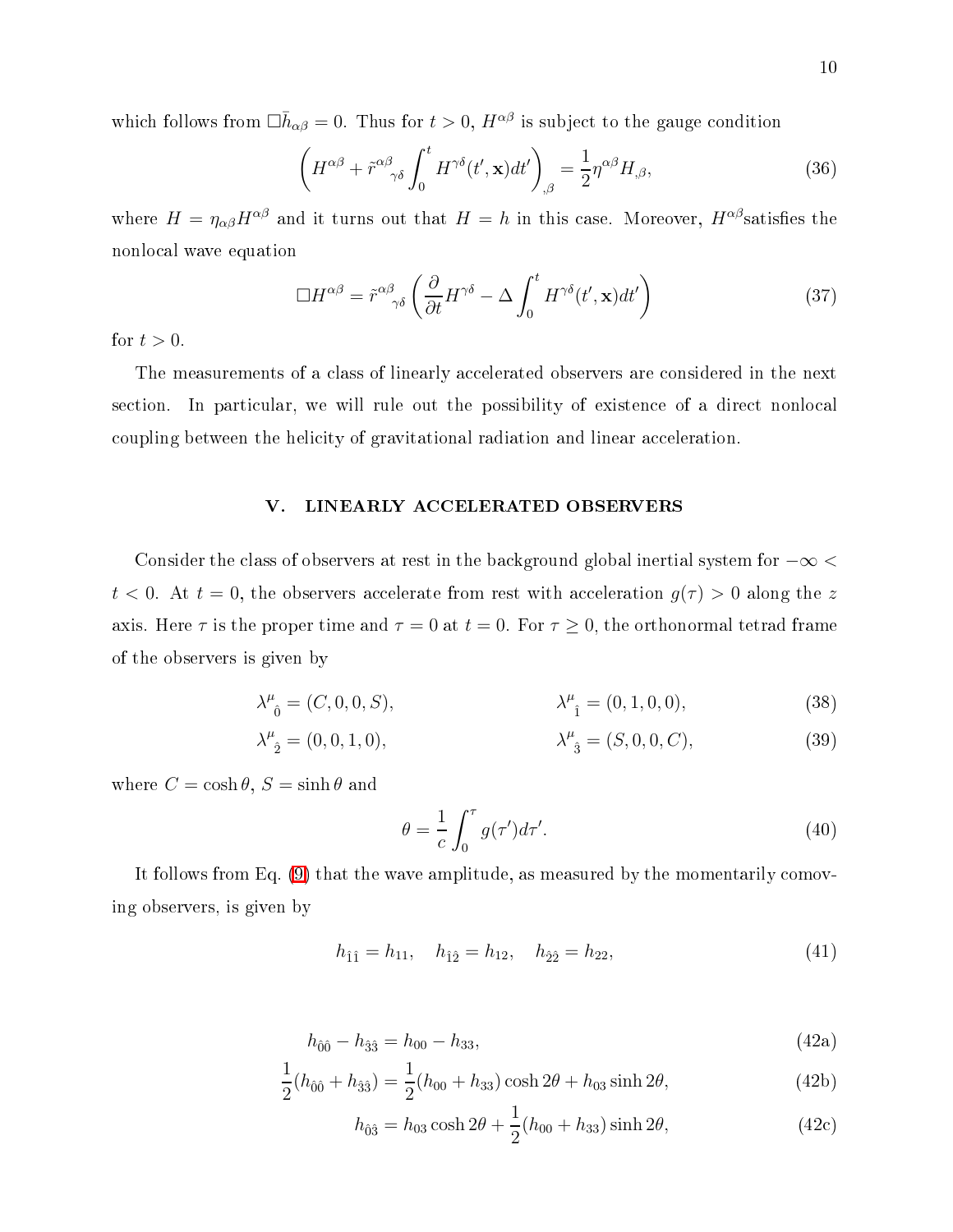$$
h_{\hat{0}\hat{1}} - h_{\hat{1}\hat{3}} = (h_{01} - h_{13})e^{-\theta},\tag{43a}
$$

$$
h_{\hat{0}\hat{1}} + h_{\hat{1}\hat{3}} = (h_{01} + h_{13})e^{\theta},\tag{43b}
$$

$$
h_{\hat{0}\hat{2}} - h_{\hat{2}\hat{3}} = (h_{02} - h_{23})e^{-\theta},\tag{44a}
$$

$$
h_{\hat{0}\hat{2}} + h_{\hat{2}\hat{3}} = (h_{02} + h_{23})e^{\theta}.
$$
\n(44b)

<span id="page-10-0"></span>The details of the calculation of the kernel are presented in Appendix [B.](#page-13-0) We find, based on Eq. [\(10\)](#page-3-1), that the components of the wave amplitude as measured by a linearly accelerated observer are given by

$$
H_{\hat{1}\hat{1}} = h_{\hat{1}\hat{1}}, \quad H_{\hat{1}\hat{2}} = h_{\hat{1}\hat{2}}, \quad H_{\hat{2}\hat{2}} = h_{\hat{2}\hat{2}}, \tag{45}
$$

$$
H_{\hat{0}\hat{0}} - H_{\hat{3}\hat{3}} = h_{\hat{0}\hat{0}} - h_{\hat{3}\hat{3}},\tag{46a}
$$

$$
H_{\hat{0}\hat{0}} + H_{\hat{3}\hat{3}} = h_{\hat{0}\hat{0}} + h_{\hat{3}\hat{3}} - \frac{4}{c} \int_0^\tau gh_{\hat{0}\hat{3}} d\tau',\tag{46b}
$$

$$
H_{\hat{0}\hat{3}} = h_{\hat{0}\hat{3}} - \frac{1}{c} \int_0^\tau g(h_{\hat{0}\hat{0}} + h_{\hat{3}\hat{3}})d\tau'
$$
 (46c)

$$
H_{\hat{0}\hat{1}} - H_{\hat{1}\hat{3}} = h_{\hat{0}\hat{1}} - h_{\hat{1}\hat{3}} + \frac{1}{c} \int_0^\tau g(h_{\hat{0}\hat{1}} - h_{\hat{1}\hat{3}}) d\tau', \tag{47a}
$$

$$
H_{\hat{0}\hat{1}} + H_{\hat{1}\hat{3}} = h_{\hat{0}\hat{1}} + h_{\hat{1}\hat{3}} - \frac{1}{c} \int_0^\tau g(h_{\hat{0}\hat{1}} + h_{\hat{1}\hat{3}}) d\tau', \tag{47b}
$$

$$
H_{\hat{0}\hat{2}} - H_{\hat{2}\hat{3}} = h_{\hat{0}\hat{2}} - h_{\hat{2}\hat{3}} + \frac{1}{c} \int_0^\tau g(h_{\hat{0}\hat{2}} - h_{\hat{2}\hat{3}}) d\tau', \tag{48a}
$$

$$
H_{\hat{0}\hat{2}} + H_{\hat{2}\hat{3}} = h_{\hat{0}\hat{2}} + h_{\hat{2}\hat{3}} - \frac{1}{c} \int_0^\tau g(h_{\hat{0}\hat{2}} + h_{\hat{2}\hat{3}}) d\tau'. \tag{48b}
$$

An immediate consequence of these equations may be noted: For an incident gravitational wave of definite helicity [\(25\)](#page-6-3) propagating along the direction of motion of the observer,  $H_{\hat{i}\hat{j}} = h_{ij}$ , as follows immediately from Eqs. [\(41\)](#page-9-1) and [\(45\)](#page-10-0). Thus there is no coupling of the observer's acceleration with the helicity of the incident gravitational radiation. This is a generalization of previous results  $[3]$  to nonlocal gravitation.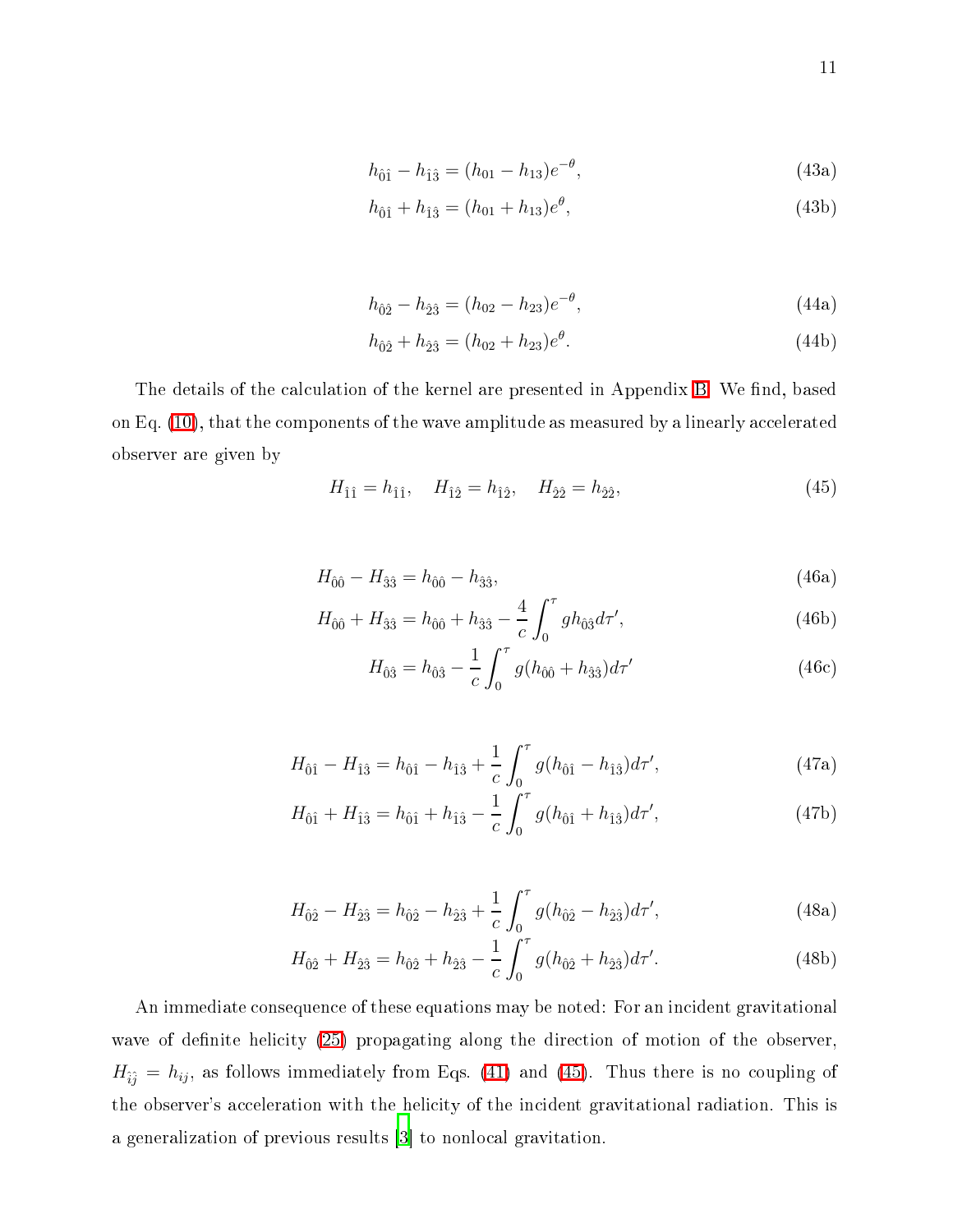An important consequence of the results of this section should be noted: The general character of the nonlocal relations for observers that are linearly accelerated in the z direction makes it possible in this case to develop the nonlocal wave equation for linear gravitational waves following the same steps as in  $[10]$  $[10]$  for nonlocal Maxwell's equations. Einstein's heuristic principle of equivalence may then be employed to argue intuitively that nonlocality should extend to purely gravitational situations as well resulting in nonlo
al as well as nonlinear gravitational field equations.

#### <span id="page-11-0"></span>VI. DISCUSSION

There is only indirect evidence at present, based on the orbital decay of certain binary pulsars, for the existen
e of gravitational waves. Assuming that gravitation involves a basi radiation field, the nonlocal theory of accelerated observers has been extended in this paper to include linear gravitational waves. Following the approach presented in [10] for electrodynamics, it is in principle possible to develop nonlocal field equations for linear gravitational waves in Minkowski spa
etime. This has been done in the present paper for a rather simple class of uniformly rotating observers. Invoking Einstein's principle of equivalence, the results of this paper may be considered to be a step in the direction of a nonlocal classical theory of gravitation.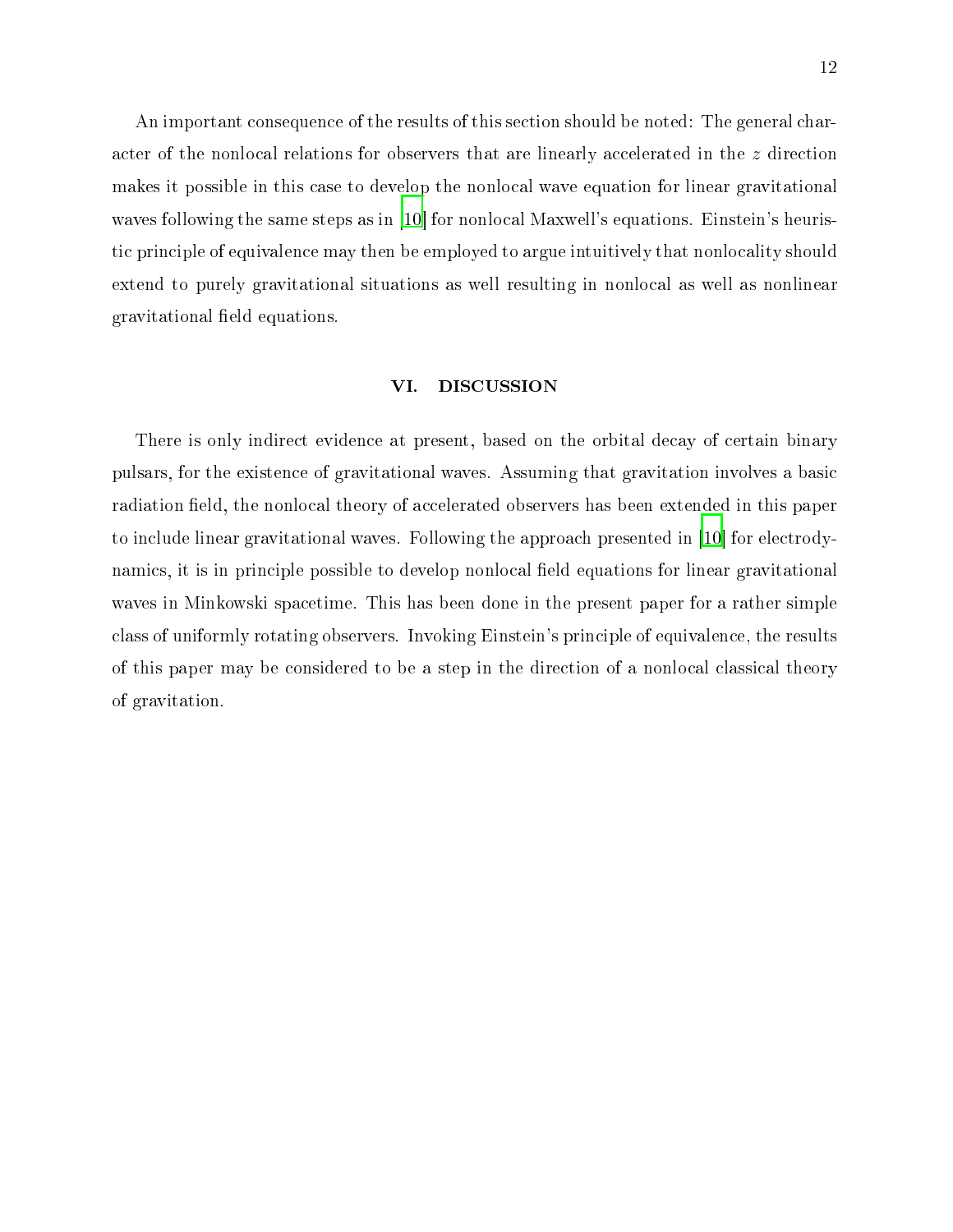## <span id="page-12-1"></span><span id="page-12-0"></span>APPENDIX A

For a general uniformly rotating observer considered in Section [II,](#page-4-0) Eq. [\(9\)](#page-3-0) may be written out in omponent form as follows:

$$
h_{\hat{0}\hat{0}} = \gamma^2 [h_{00} + \beta(-\sin\phi h_{01} + \cos\phi h_{02}) + \beta^2(\sin^2\phi h_{11} - \sin 2\phi h_{12} + \cos^2\phi h_{22})], \quad (A1)
$$

$$
h_{\hat{0}\hat{1}} = \gamma \left[ \cos \phi \ h_{01} + \sin \phi \ h_{02} + \frac{1}{2} \beta (-\sin 2\phi \ h_{11} + 2\cos 2\phi \ h_{12} + \sin 2\phi \ h_{22}) \right],\tag{A2}
$$

$$
h_{\hat{0}\hat{2}} = \gamma^2 \beta \left[ h_{00} + \left( \frac{1}{\beta} + \beta \right) \left( -\sin \phi \ h_{01} + \cos \phi \ h_{02} \right) + \sin^2 \phi \ h_{11} - \sin 2\phi \ h_{12} + \cos^2 \phi \ h_{22} \right],
$$
\n(A3)

$$
h_{\hat{0}\hat{3}} = \gamma[h_{03} + \beta(-\sin\phi \ h_{13} + \cos\phi \ h_{23})],
$$
\n(A4)

$$
h_{\hat{1}\hat{1}} = \cos^2 \phi \ h_{11} + \sin 2\phi \ h_{12} + \sin^2 \phi \ h_{22}, \tag{A5}
$$

$$
h_{\hat{1}\hat{2}} = \gamma \left[ \beta (\cos \phi \ h_{01} + \sin \phi \ h_{02}) + \frac{1}{2} (-\sin 2\phi \ h_{11} + 2\cos 2\phi \ h_{12} + \sin 2\phi \ h_{22}) \right],\tag{A6}
$$

$$
h_{\hat{1}\hat{3}} = \cos\phi \ h_{13} + \sin\phi \ h_{23},\tag{A7}
$$

$$
h_{\hat{2}\hat{2}} = \gamma^2 [\beta^2 h_{00} + 2\beta(-\sin\phi h_{01} + \cos\phi h_{02}) + \sin^2\phi h_{11} - \sin 2\phi h_{12} + \cos^2\phi h_{22}], \quad (A8)
$$

$$
h_{\hat{2}\hat{3}} = \gamma(\beta h_{03} - \sin \phi h_{13} + \cos \phi h_{23}),\tag{A9}
$$

$$
h_{33} = h_{33}.\tag{A10}
$$

These equations are equally valid for uniformly rotating observers at any fixed value of the verti
al oordinate z.

<span id="page-12-3"></span>For the incident radiation field  $(25)$  as measured by rotating observers at z, Eqs.  $(A1)$ -[\(A10\)](#page-12-2) imply that

<span id="page-12-2"></span>
$$
(h_{\hat{\alpha}\hat{\beta}}) = A \begin{bmatrix} -\beta^2 \gamma^2 \pm i\beta\gamma & -\beta\gamma^2 & 0\\ \pm i\beta\gamma & 1 & \pm i\gamma & 0\\ -\beta\gamma^2 & \pm i\gamma & -\gamma^2 & 0\\ 0 & 0 & 0 & 0 \end{bmatrix} e^{\pm 2i\phi} e^{i\omega(-t+z/c)}, \tag{A11}
$$

where the temporal dependence is of the form  $\exp(-i\omega' \tau)$  with  $\omega'$  given by Eq. [\(1\)](#page-0-0). Equation [\(A11\)](#page-12-3) should be ompared and ontrasted with the measured omponents of the Riemann tensor in this case given by Eqs.  $(2.10)$  and  $(2.11)$  of [\[1](#page-14-0)]. Moreover, we note that for the special rotating observer with  $\beta = 0$  and  $\gamma = 1$ , Eq. [\(A11\)](#page-12-3) simply reduces to Eq. [\(27\)](#page-6-1).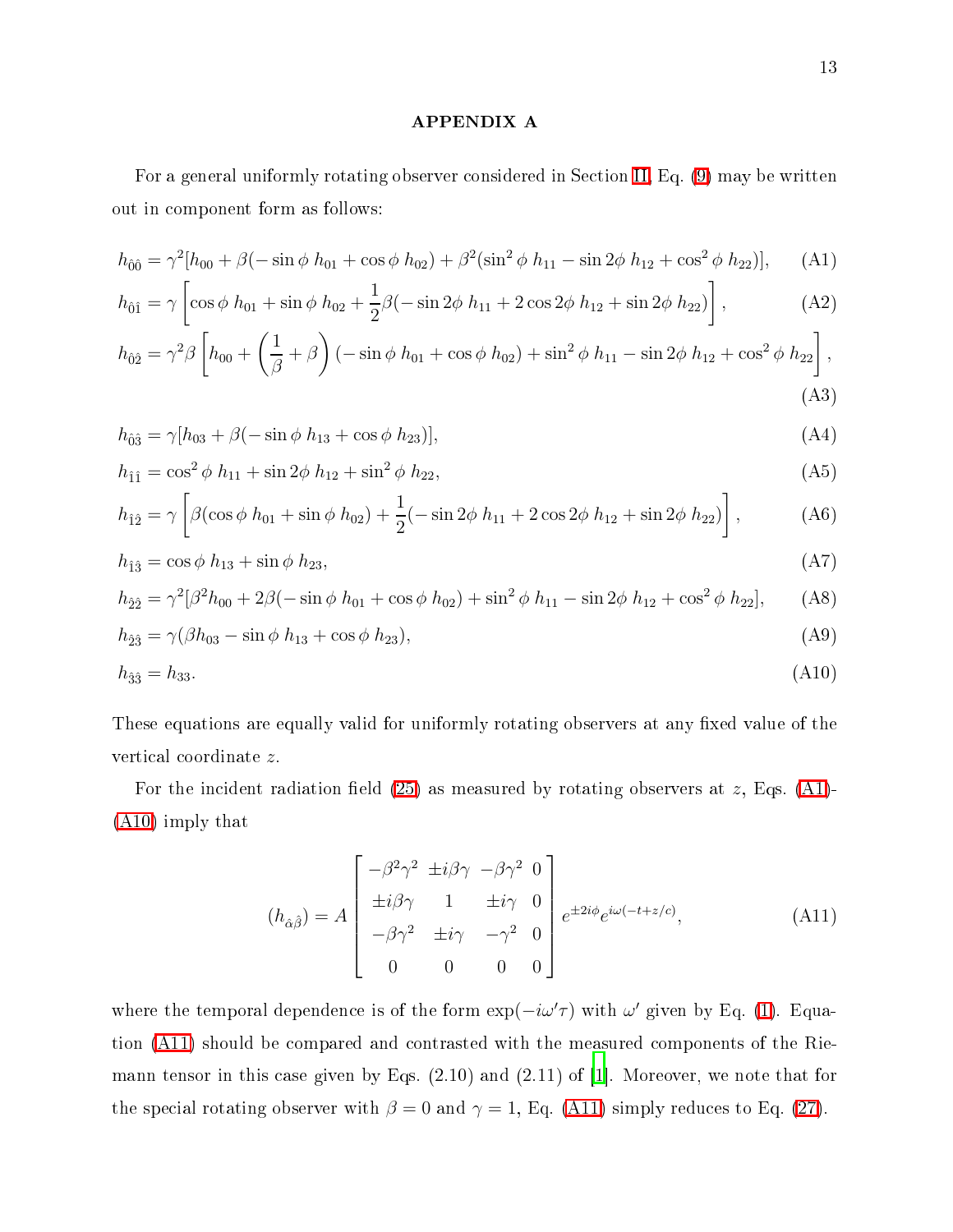## <span id="page-13-0"></span>APPENDIX B

The purpose of this appendix is to compute  $\Lambda^{-1}$  and the kernel k for the linearly accel-erated observers of Section [V.](#page-9-0) Inspection of  $\Lambda$  reveals that the entries in its fifth and sixth rows and columns vanish except for the diagonal elements that both equal unity. Let the  $8 \times 8$  matrix  $\Lambda$  be the reduced form of  $\Lambda$  in which the fifth and sixth rows and columns have been ignored; then,

$$
\tilde{\Lambda}(\theta) = \begin{bmatrix} M & N \\ P & Q \end{bmatrix},
$$
\n(B1)

where

$$
M = \begin{bmatrix} C^2 & 0 & 0 & 2CS \\ 0 & C & 0 & 0 \\ 0 & 0 & C & 0 \\ CS & 0 & 0 & C^2 + S^2 \end{bmatrix}, \qquad N = S \begin{bmatrix} 0 & 0 & 0 & S \\ 1 & 0 & 0 & 0 \\ 0 & 0 & 1 & 0 \\ 0 & 0 & 0 & C \end{bmatrix}, \qquad (B2)
$$

$$
P = S \begin{bmatrix} 0 & 1 & 0 & 0 \\ 0 & 0 & 0 & 0 \\ 0 & 0 & 1 & 0 \\ S & 0 & 0 & 2C \end{bmatrix}, \qquad Q = \text{diag}(C, 1, C, C^2). \qquad (B3)
$$

Here, as before,  $C = \cosh \theta$  and  $S = \sinh \theta$ . We note that  $\det M = \det Q = C^4$  and  $\det N = \det P = 0$ . It can be shown that

<span id="page-13-2"></span><span id="page-13-1"></span>
$$
\tilde{\Lambda}^{-1}(\theta) = \begin{bmatrix} U & V \\ X & Y \end{bmatrix},
$$
\n(B4)

where

$$
U = (M - NQ^{-1}P)^{-1}, \qquad \qquad V = -M^{-1}NY,\tag{B5}
$$

$$
X = -Q^{-1}PU,
$$
 (B6)

From

$$
M^{-1} = \frac{1}{C^2} \begin{bmatrix} C^2 + S^2 & 0 & 0 & -2CS \\ 0 & C & 0 & 0 \\ 0 & 0 & C & 0 \\ -CS & 0 & 0 & C^2 \end{bmatrix}
$$
 (B7)